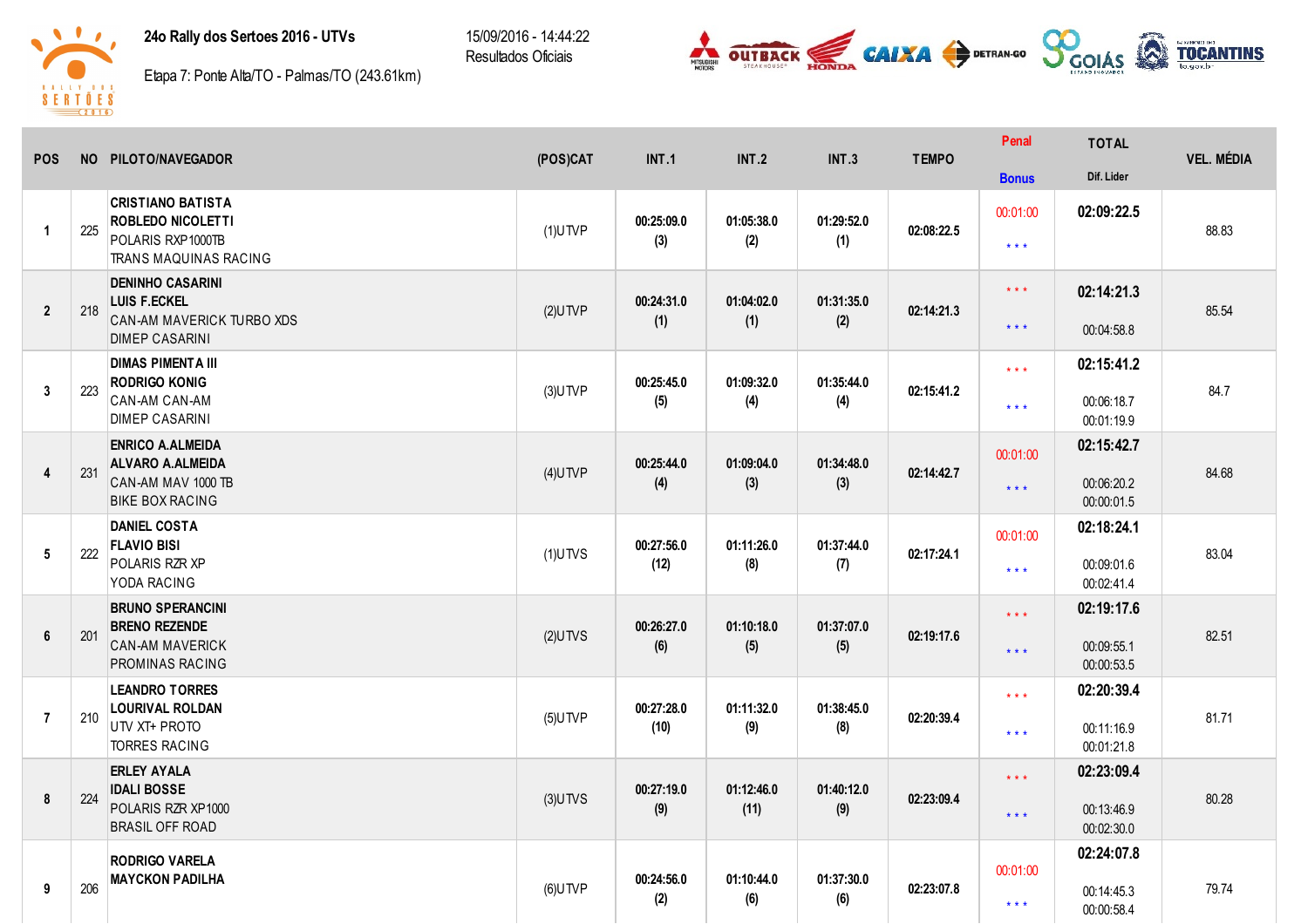|    |     | CAN-AM MAV XDS TB<br>DIVINO FOGAO RALLY TEAM                     |             |            |            |            |            |                         |                          |       |
|----|-----|------------------------------------------------------------------|-------------|------------|------------|------------|------------|-------------------------|--------------------------|-------|
|    |     | <b>ELSON CASCAO II</b><br><b>ELSON OLIVEIRA</b>                  |             | 00:28:04.0 | 01:12:35.0 | 01:47:04.0 |            | $\star$ $\star$ $\star$ | 02:24:20.9               |       |
| 10 | 204 | POLARIS RZR 1000<br>KANDANGUS RALLY TEAM                         | $(7)$ UTVP  | (13)       | (10)       | (14)       | 02:31:00.9 | 00:06:40                | 00:14:58.4<br>00:00:13.1 | 79.62 |
| 11 | 216 | <b>CARLOS AMBROSIO</b><br><b>CADU SACHS</b>                      | $(8)$ UTVP  | 00:27:11.0 | 01:13:07.0 | 01:41:16.0 | 02:24:30.1 | $***$                   | 02:24:30.1               | 79.53 |
|    |     | POLARIS POLARIS<br><b>TORRES RACING</b>                          |             | (8)        | (12)       | (11)       |            | $\star \star \star$     | 00:15:07.6<br>00:00:09.2 |       |
| 12 | 219 | <b>DALGER JUNQUEIRA</b><br><b>MARCELO J.D. SOUSA</b>             | $(4)$ UTVS  | 00:30:20.0 | 01:15:39.0 | 01:43:11.0 | 02:25:35.2 | 00:01:00                | 02:26:35.2               | 78.4  |
|    |     | POLARIS RZR1000<br>CUPIM DE ACO 4X4                              |             | (16)       | (14)       | (12)       |            | $***$                   | 00:17:12.7<br>00:02:05.1 |       |
|    |     | <b>OSMAN G.DIDI</b><br><b>ALEXANDRE BRANCO</b>                   |             | 00:29:13.0 | 01:17:40.0 | 01:44:35.0 |            | $***$                   | 02:28:50.7               |       |
| 13 | 233 | <b>CAN-AM MAVERICK</b><br>LOGMIX                                 | $(5)$ UTVS  | (15)       | (15)       | (13)       | 02:28:50.7 | $***$                   | 00:19:28.2<br>00:02:15.5 | 77.21 |
|    |     | <b>BRUNO VARELA</b><br>JOAO H.F.ARENA                            |             | 00:27:00.0 | 01:10:50.0 | 01:40:24.0 |            | $***$                   | 02:35:45.0               | 73.79 |
| 14 | 203 | POLARIS RZR<br>DIVINO FOGAO RALLY TEAM                           | $(6)$ UTVS  | (7)        | (7)        | (10)       | 02:35:45.0 | $\star$ $\star$ $\star$ | 00:26:22.5<br>00:06:54.3 |       |
|    |     | <b>GABRIEL CESTARI</b><br><b>RONALD LEIS</b>                     |             | 00:28:54.0 | 01:28:02.0 | 01:56:52.0 |            | $***$                   | 02:42:14.2               | 70.84 |
| 15 | 229 | POLARIS RZR TURBO<br><b>GHIA INVESTIMENTOS / BRASIL OFF-ROAD</b> | $(9)$ UTVP  | (14)       | (18)       | (17)       | 02:42:14.2 | $***$                   | 00:32:51.7<br>00:06:29.2 |       |
|    |     | <b>ANDRE DA COSTA</b><br><b>CLAUDIA GRANDI</b>                   |             | 00:30:52.0 | 01:21:19.0 | 01:54:09.0 |            | $***$                   | 02:45:11.0               |       |
| 16 | 227 | POLARIS RZR 1000<br>KANDANGUS RALLY TEAM                         | $(7)$ UTVS  | (18)       | (17)       | (16)       | 02:45:11.0 | $***$                   | 00:35:48.5<br>00:02:56.8 | 69.57 |
|    |     | <b>GABRIEL VARELA</b><br><b>GABRIEL MORALES</b>                  |             | 00:30:29.0 | 01:14:52.0 | 01:52:25.0 |            | $***$                   | 02:47:45.9               |       |
| 17 | 202 | CAN-AM MAV XDS TB<br>DIVINO FOGAO RALLY TEAM                     | $(10)$ UTVP | (17)       | (13)       | (15)       | 02:47:45.9 | $\star \star \star$     | 00:38:23.4<br>00:02:34.9 | 68.5  |
|    |     | <b>VINICIUS B.MOTA</b><br><b>RAFAEL C.SHIMUK</b>                 |             | 00:27:30.0 | 01:18:30.0 | 01:58:56.0 |            | $\star$ $\star$ $\star$ | 02:56:32.6               | 65.1  |
| 18 | 205 | CAN-AM MAV STD TB<br>EQUIPE QUADRIJET-VILUMA RACING              | $(11)$ UTVP | (11)       | (16)       | (18)       | 02:56:32.6 | $\star$ $\star$ $\star$ | 00:47:10.1<br>00:08:46.7 |       |
|    |     | <b>RODRIGO FAIAD</b><br><b>ROBERTO M.DA SILVA</b>                |             | 00:34:04.0 | 01:31:25.0 | 02:14:15.0 |            | 00:31:00                | 03:31:00.0               |       |
| 19 | 228 | POLARIS RZR 900<br>CUPIM DE ACO 4X4                              | $(8)$ UTVS  | (19)       | (19)       | (19)       | 03:00:00.0 | $\star$ $\star$ $\star$ | 01:21:37.5<br>00:34:27.4 | 54.47 |
|    |     |                                                                  |             |            |            |            |            | 01:19:00                | 04:19:00.0               |       |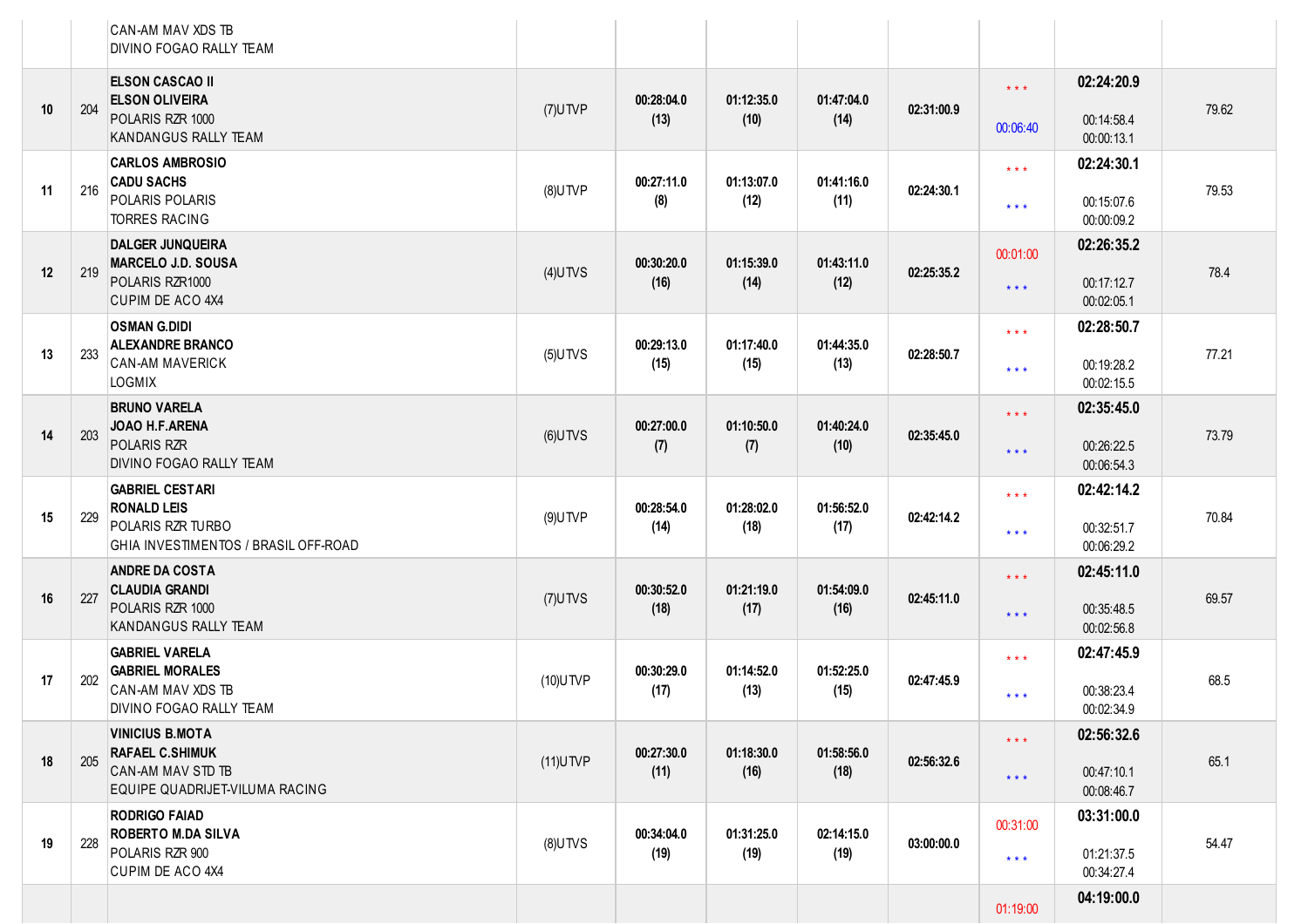| 20 |     | 212 DENISIO NASCIMENTO<br><b>EMILIO ROCKENBACH</b><br><b>POLARIS UTV</b><br><b>BOMPACK</b>                 | $(9)$ UTVS  | $***$   | $\star$ $\star$ $\star$ | $\star$ $\star$ $\star$ | 03:00:00.0 | $\star\star\star$               | 02:09:37.5<br>00:48:00.0               | 44.37 |
|----|-----|------------------------------------------------------------------------------------------------------------|-------------|---------|-------------------------|-------------------------|------------|---------------------------------|----------------------------------------|-------|
| 21 | 215 | <b>VINICIUS DA SILVA</b><br><b>RAFAEL ARENA</b><br><b>CAM-AN MAV TURBO</b><br><b>RADIAL RALLY TEAM</b>     | $(12)$ UTVP | $***$   | $\star$ $\star$ $\star$ | $***$                   | 02:51:04.2 | 03:24:00<br>$***$               | 06:15:04.2<br>04:05:41.7<br>01:56:04.2 | 30.64 |
| 22 | 207 | <b>JORGE SAWAYA</b><br><b>DANIEL SPOLIDORIO</b><br>CAN-AM MAV XDS<br>S2 RALLY                              | $(13)$ UTVP | $***$   | $***$                   | $\star$ $\star$ $\star$ | 03:00:00.0 | 03:54:00<br>$***$               | 06:54:00.0<br>04:44:37.5<br>00:38:55.8 | 27.76 |
| 23 | 208 | <b>HENRIQUE GUTIEREZ</b><br><b>ANDRE L. MUNHOZ</b><br>YAMAHA YXZ1000RSE<br>YODA RACING                     | $(14)$ UTVP | $* * *$ | $\star$ $\star$ $\star$ | $***$                   | 03:00:00.0 | 03:54:00<br>$***$               | 06:54:00.0<br>04:44:37.5<br>00:00:00.0 | 27.76 |
| 24 | 209 | <b>ADRIANO BENVENUTI</b><br><b>RICARDO DA ROCHA</b><br>POLARIS RZR XP 1000<br><b>TECNOMOTOS RALLY TEAM</b> | $(10)$ UTVS | $***$   | $***$                   | $\star$ $\star$ $\star$ | 03:00:00.0 | 03:54:00<br>$\star\star\star$   | 06:54:00.0<br>04:44:37.5<br>00:00:00.0 | 27.76 |
| 25 | 211 | <b>EUCLIDES BENVENUTI</b><br><b>MARCOS PANSTEIN</b><br>POLARIS XP 1000<br><b>BENVETEX RACING</b>           | $(11)$ UTVS | $***$   | $\star$ $\star$ $\star$ | $***$                   | 03:00:00.0 | 03:54:00<br>$***$               | 06:54:00.0<br>04:44:37.5<br>00:00:00.0 | 27.76 |
| 26 | 213 | <b>G. LAPERTOSA</b><br><b>FABIO ZELLER</b><br>POLARIS XP-1000<br>YODA RACING                               | $(12)$ UTVS | $***$   | $\star$ $\star$ $\star$ | $\star$ $\star$ $\star$ | 03:00:00.0 | 03:54:00<br>$\star\star\star$   | 06:54:00.0<br>04:44:37.5<br>00:00:00.0 | 27.76 |
| 27 | 214 | <b>MARCELO GASTALDI</b><br><b>BRENO R. FERREIRA</b><br>POLARIS 1000TURBO<br><b>NOVA ERA DIHALLY</b>        | $(15)$ UTVP | $***$   | $\star$ $\star$ $\star$ | $***$                   | 03:00:00.0 | 03:54:00<br>$***$               | 06:54:00.0<br>04:44:37.5<br>00:00:00.0 | 27.76 |
| 28 | 217 | <b>ERIK DONATTO</b><br><b>SERGIO AVALLONE</b><br>POLARIS RZR1000<br>CABANHA SANTA HELENA/ OFFTECH          | $(13)$ UTVS | $***$   | $\star$ $\star$ $\star$ | $***$                   | 03:00:00.0 | 03:54:00<br>$***$               | 06:54:00.0<br>04:44:37.5<br>00:00:00.0 | 27.76 |
| 29 | 221 | <b>DENER PIRES</b><br><b>BERNANRDO BONJEAN</b><br>POLARIS RZR-1000<br>PODIUM RACING                        | $(14)$ UTVS | $***$   | $\star$ $\star$ $\star$ | $***$                   | 03:00:00.0 | 03:54:00<br>$\star\star\star$   | 06:54:00.0<br>04:44:37.5<br>00:00:00.0 | 27.76 |
| 30 | 230 | PEDRO QUEIROLO<br><b>GUI TROMBINI</b><br><b>CAN-AM MAV TURBO</b><br><b>DIMEP CASARINI</b>                  | $(16)$ UTVP | $***$   | $\star$ $\star$ $\star$ | $\star$ $\star$ $\star$ | 03:00:00.0 | 03:54:00<br>$\star \star \star$ | 06:54:00.0<br>04:44:37.5<br>00:00:00.0 | 27.76 |